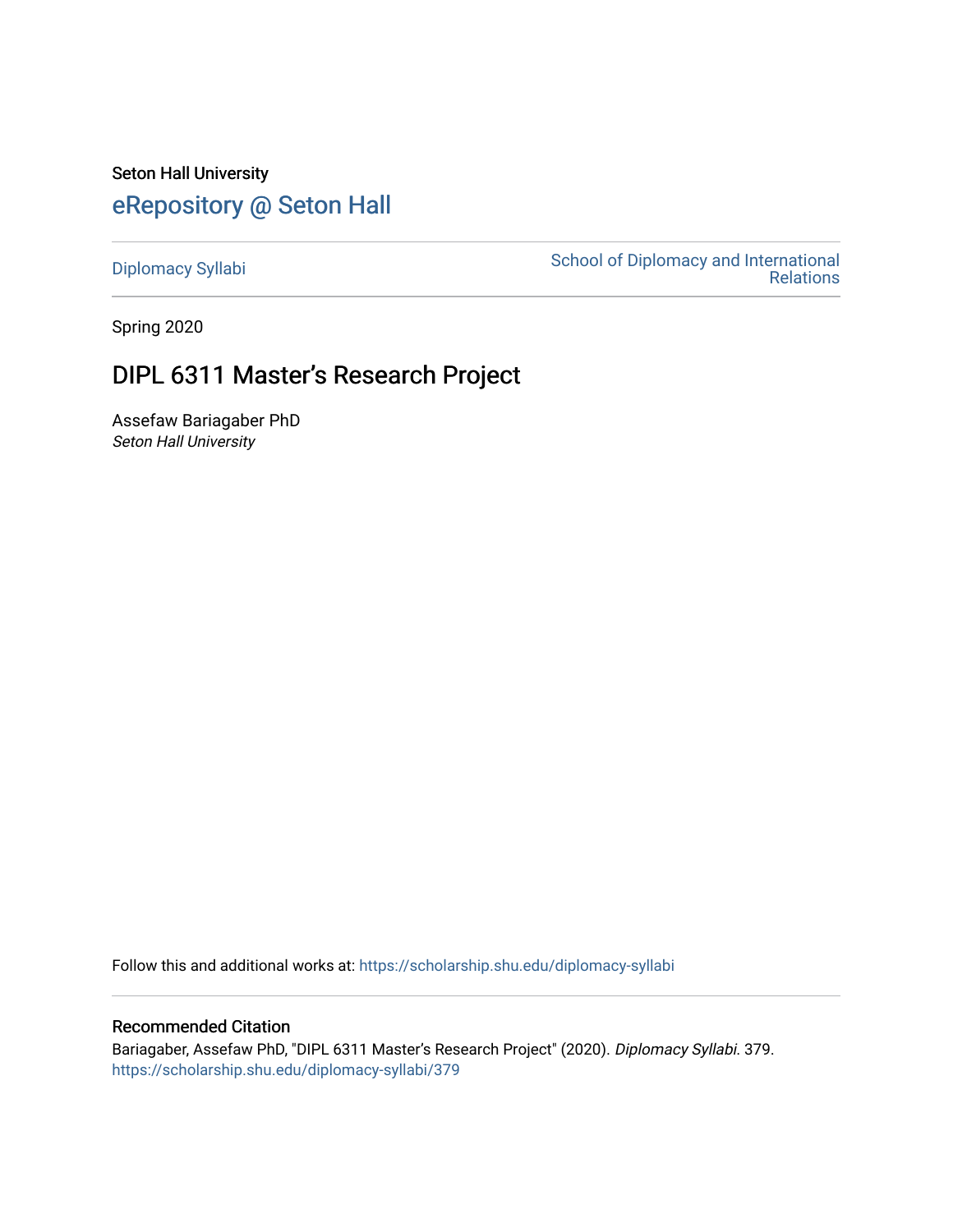# **Master's Research Project (DIPL 6311) School of Diplomacy and International Relations Seton Hall University (Spring 2020)**

Instructor: Dr. Assefaw Bariagaber Office Hours: Thursdays: 10:30am -- 12:00pm and 3:20pm – 4:50pm And by appointment at other times Office: McQuaid 119 Office Telephone: 973-275-2877 Email: bariagas@shu.edu

#### **I**. **About the Course**

The primary objective of this course is to produce a well-researched, high quality paper by applying the principles of and approaches in empirical scientific research you saw in DIPL 6310 (and for which you have received a course grade of "C" or above) to actual research endeavors. That is, the primary objective is knowledge production on relevant topics in international relations. The secondary objective is to understand and critically analyze studies conducted by other scholars, as it would be virtually impossible to write a quality paper without understanding the state of knowledge/research in a particular topic. That is, the secondary objective is critical consumption of existing knowledge. As in any legitimate research endeavor, therefore, the course begins with the development of a well-conceived and well developed research proposal (or research design) that will culminate in the production of a wellresearched paper. I understand that you have all submitted a research proposal/design in fulfilment of the requirements in DIPL 6310; therefore, all students are expected to include, among other things, the following, both in the **proposal** and in the **completed** research paper:

- (1) Description of the problem/issue and why it is significant or important**.** This section includes statement of the problem/issue and why it is of academic and/or policy interest, the research question(s) raised, and the hypothesis(es)/proposition(s) formulated.
- (2) Literature review and how the study is related to studies that have been conducted previously. What will the study add to the existing knowledge on the issue? In other words, one needs to locate the problem within the extant literature and identify the gap/void to be filled.
- (3) Variable definition/conceptualization, operationalization, and measurement (the latter is especially important if the study is quantitative), and the design and data collection methods.
- (4) Analysis techniques (statistical or otherwise), and why this is a particularly appropriate approach for the study.
- (5) Result interpretation, discussion, and/or conclusion.
- (6) Bibliography (of cited works).

In order to help you to accomplish the primary and secondary objectives, among other things, you will critically read three articles published in reputable journals. Based on your readings, you will submit a critical analysis on each, *focusing on whether or not items #1 thru #6 listed above have been sufficiently addressed*. You have to be specific in your assessment of the published research! That is, you need to quote to indicate the presence and, if not, indicate the absence thereof.

This course may be seen as the Master's program "capstone" course, *where you are expected to show what you have learned over the last two years in the program by producing a well-conceived, thoroughly researched, and meticulously-prepared paper of publishable quality*. Therefore, you are required to spend ample time to plan and equally ample time to write the best paper you can possibly write.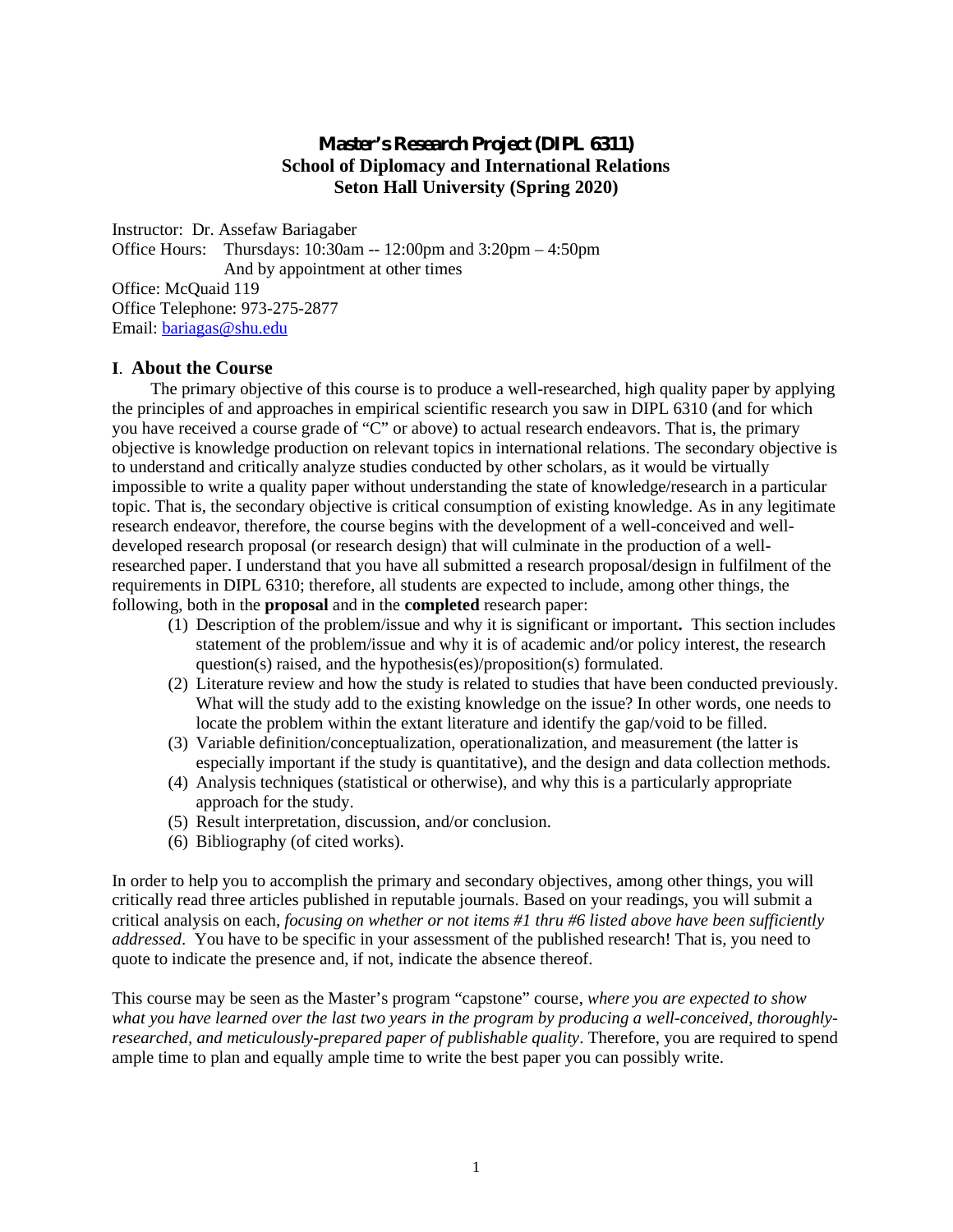Note: Students who intend to conduct interviews may have to seek approval from the Office of Institutional Research Board (IRB), located in the Presidents Hall, especially if the data collection procedure(s) involves risk to human subjects and if the findings are to be disseminated outside of the classroom. This is an issue which Seton Hall University, the State of New Jersey, and the Federal Government see with utmost concern, especially if the interview and any other data collection method involve more than "minimal risk" to the research subjects. Since research involving human subjects may not begin without the IRB approval, you need to see the instructor to file the necessary papers as soon as possible. Given the lengthy process and the time needed for IRB approval, it is important to seriously consider the feasibility of conducting research involving human subjects. Completion of the research in one semester may be hard to meet unless IRB approval was granted well ahead of time.

#### **II. Books**

#### **Required:**

Turabian, Kate L. *A Manual for Writers of Term Papers, Theses, and Dissertations* (8<sup>th</sup> edition). Chicago and London, The Chicago University Press, 2013.

#### **Recommended:**

- Booth, Wayne C. *et al*. *The Craft of Research* (3rd edition). Chicago and London: The University of Chicago Press, 2008.
- Frankfort-Nachmias, C. and D. Nachmias. *Research Methods in the Social Sciences* (7th edition). New York: Worth Publishers, 2008.
- Berg, Bruce L. *Qualitative Research Methods for the Social Sciences* (8<sup>th</sup> edition). Boston: Pearson Education, Inc. 2012.

## **Articles for Critical Review (I strongly suggest that you print copies of these articles for a more careful and critical reading).**

- Salehyan, I. and K. S. Gleditsch. Refugees and the Spread of Civil War, *International Organization*, 2006, 60:335-366.
- Vanhanen, Tatu. Domestic Ethnic Conflict and Ethnic Nepotism: A Comparative Analysis, *Journal of Peace Research*, 1999, 55-73.
- Lijphart, A. The Puzzle of Indian Democracy: A Consociational Interpretation. *American Political Science Review*, 1996, 90: 258-268.

## **III**. **Course Requirements and Grading**

- 1. Critical review of each of the three articles above carrying a maximum total 15 (15%) points (5 points for each review) to occur on a date as indicated in the section below.
- 2. Research proposal PowerPoint presentation and submission (the latter has more weight) carrying a maximum of 10 (10%) points to occur on a date as indicated in the section below.
- 3. PowerPoint presentation of the completed (or near completion) research paper carrying a maximum of 25 (25%) points to occur on a date as indicated in the section below.
- 4. A well-developed research paper carrying a maximum of 40 (40%) points to be handed on a *hard copy and electronically* on a date as indicated in the section below. You are required to choose one or the other citation style attached in your course Blackboard
- 5. Class participation carrying a maximum of 10 (10%) points. This includes your participation and contribution during class sessions, including student PowerPoint presentations of both the research proposal and the final paper.

Final course grade will be awarded according to the following scale:

$$
93 - 100 = A
$$
  
89 - 92 = A-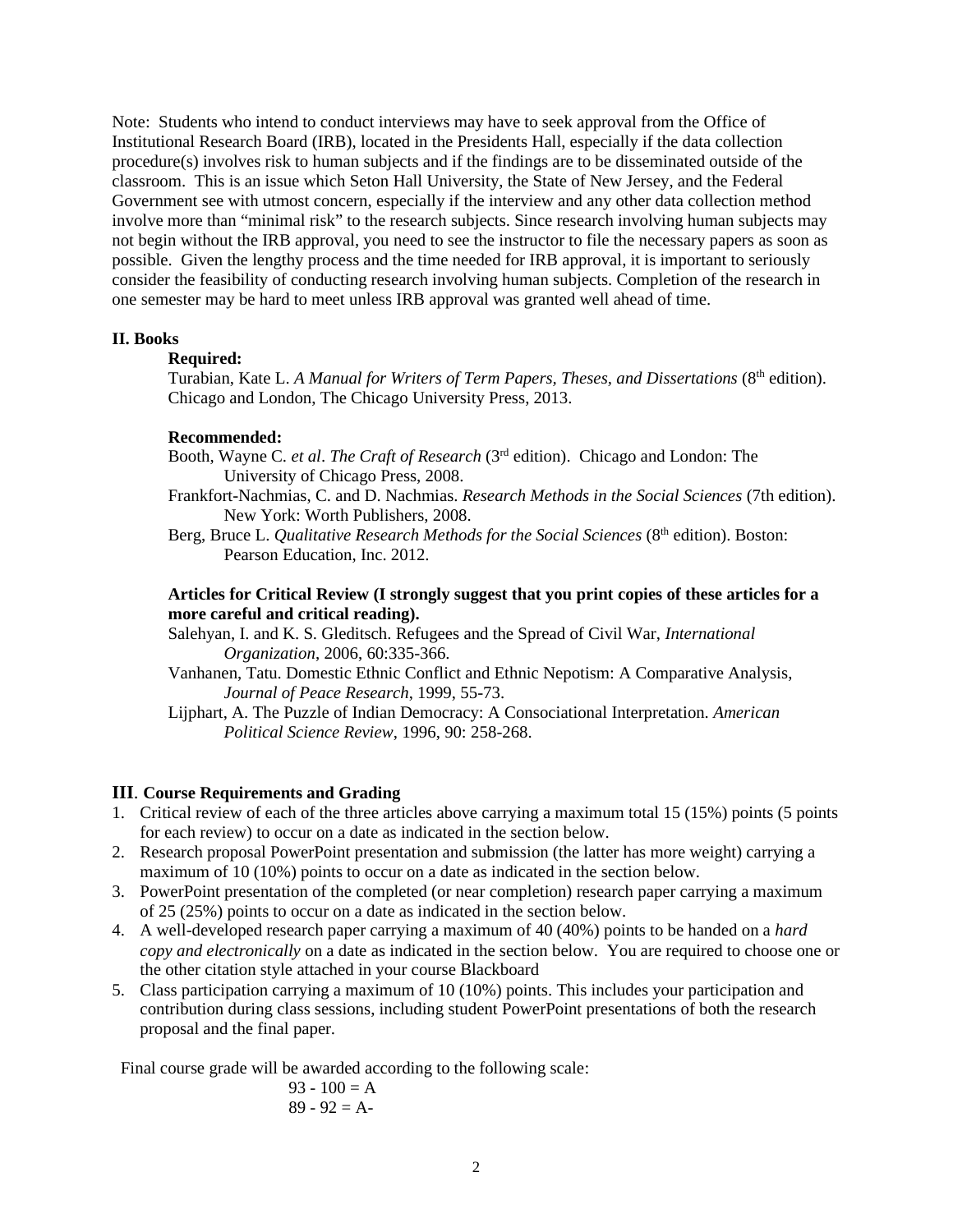$85 - 88 = B +$  $81 - 84 = B$  $77 - 80 = B$  $73 - 76 = C +$  $69 - 72 = C$  $65 - 68 = C$  $61 - 64 = D$  $< 61 = F$ 

## *Remarks*

- 1. The research proposal must be typed (font size  $= 12$ ) and double-spaced, with (one inch margin on each side, and between 8 and 10 pages long, including footnotes/bibliography. You must include page numbers!
- 2. The critical review of each of the three articles must be must be typed (font size  $= 12$ ) and double-spaced with appropriate margins (one inch on all sides), each 2-3 pages long, and must demonstrate (be specific!) whether or not the items listed on the first page of this course syllabus are included – directly or indirectly -- and whether or not the author has provided a convincing explanation for each item.
- 3. Each student must seek approval of the research topic **before** starting the research. The final research paper must be **firmly** based on the approved proposal. Once approved, students may not change the topic, questions, and/or methodology unless approved by the instructor, or risk getting zero. In case of an unavoidable need to make changes in the proposal, the student must first secure the instructor's approval for the change **before it is too late.**
- 4. The research paper must be typed (font size  $= 12$ ), double-spaced with one inch margin on each side, and 23-26 pages long, including footnotes and bibliography, and must be handed by the due date, *both in a hard copy and electronically*. *The submission of an electronic copy is needed in order to guard against any possible plagiarism.* You must include page numbers.
- 5. Each student is required to periodically update the instructor on the progress of his/her research, and is expected to meet with the instructor **at least two times** after the submission of the proposal**.** Please remember these meetings will deal with the progress of the research and will occur only after the date the proposal has been submitted.
- 6. Each student must make class presentation of his/her research proposal on the dates indicated in the Course Schedule below. Similarly, each student must make PowerPoint presentation of the research paper on her/his scheduled day of the presentation. It is important that the slides are clear and readable from a distance, the oral presentation must go well beyond reading of what is written on the slides, and must be presented with confidence.
- 7. All work must be completed and submitted on **time**. The instructor will deduct significant points or may decline to accept any project not handed on time. In the event that the instructor decided to accept a late submitted paper, *the amount to be deducted will increase each day after the due date.* No paper will be accepted if submitted 5 days after the due date, and that means zero points for that paper. In addition, it is absolutely necessary that students make their class presentations according to schedule or risk getting zero, as it is virtually impossible to ask students to attend a class session outside of those indicated in the course syllabus. That is, the presentations are *class* presentations!!!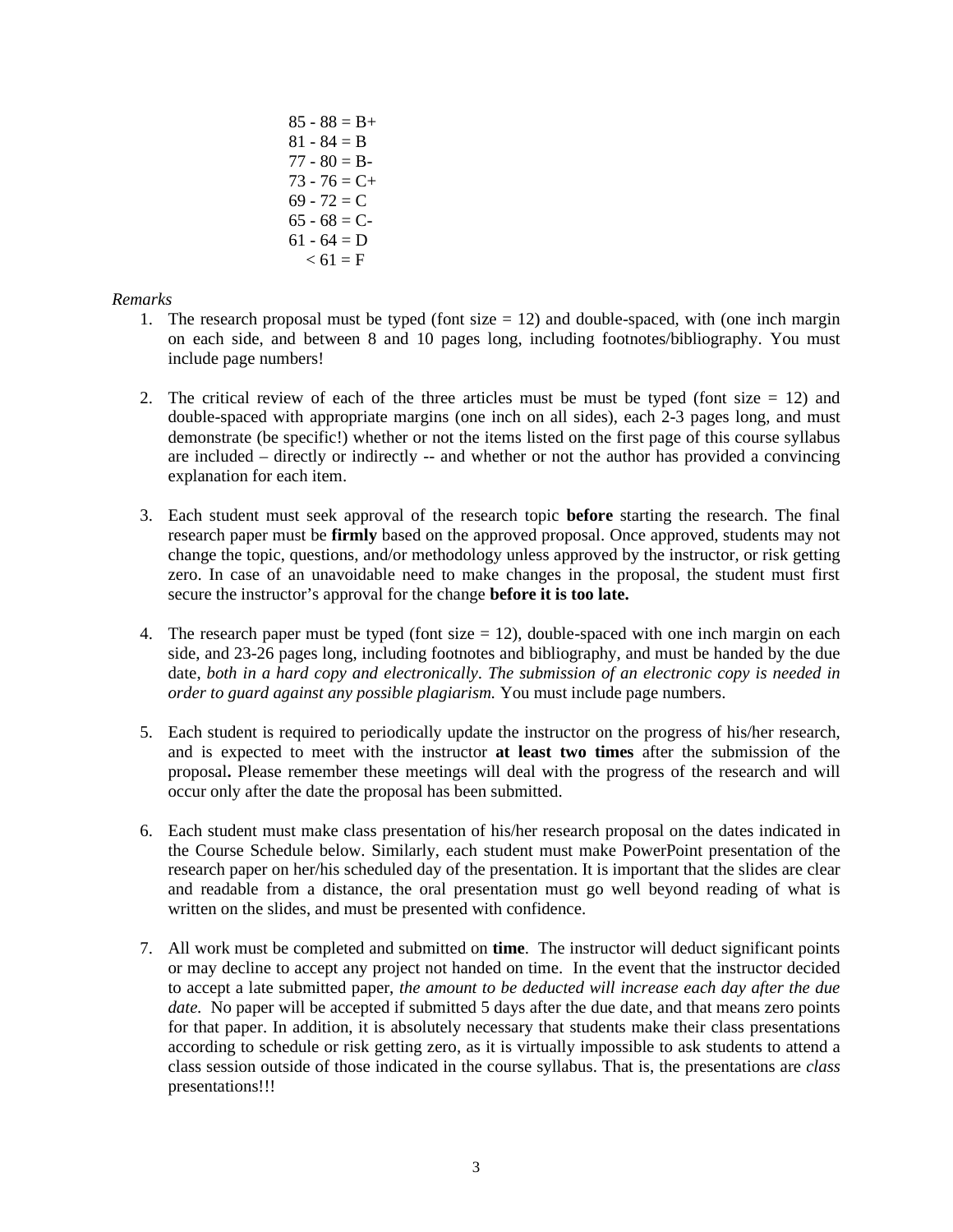- 8. Class attendance and participation are important. Participation will be measured in terms of the contribution a student makes to the richness of class discussions and the overall success of the course. Therefore, class attendance will be taken.
- 9. Plagiarism and other forms of academic dishonesty will be reported to the administration, and may result in a lowered or failing grade for the course and up to possible dismissal from the School of Diplomacy. See University and School standards for academic conduct here: https://www.shu.edu/student-life/upload/Student-Code-of-Conduct.pdf and http://www.shu.edu/academics/diplomacy/academic-conduct.cfm
- 10. Policy on Incompletes: Incompletes will be given only in exceptional cases for emergencies. Students wishing to request a grade of Incomplete must provide documentation to support the request accompanied by a Course Adjustment Form (available from the Diplomacy Main Office) to the professor *before* the date of the final examination. If the incomplete request is approved, the professor reserves the right to specify the new submission date for all missing coursework. Students who fail to submit the missing course work within this time period will receive a failing grade for all missing coursework and a final grade based on all coursework assigned. Any Incomplete not resolved within one calendar year of receiving the Incomplete or by the time of graduation (whichever comes first) automatically becomes an "FI" (which is equivalent to an F). It is the responsibility of the student to make sure they have completed all course requirements within the timeframe allotted. Please be aware that Incompletes on your transcript will impact financial aid and academic standing.
- 11. It is the policy and practice of Seton Hall University to promote inclusive learning environments. If you have a documented disability you may be eligible for reasonable accommodations in compliance with University policy, the Americans with Disabilities Act, Section 504 of the Rehabilitation Act, and/or the New Jersey Law against Discrimination. Please note, students are not permitted to negotiate accommodations directly with professors. To request accommodations or assistance, please self-identify with the Office for Disability Support Services (DSS), Duffy Hall, Room 67 at the beginning of the semester. For more information or to register for services, contact DSS at (973) 313-6003 or by e-mail at DSS@shu.edu.
- 12. Papers should utilize one of the *Chicago Manual of Style* citation formats: Author-Date or Notes and Bibliography. The guidelines for these formats are posted in the course Blackboard.
- 13. It is very important that students maintain high class etiquette.

## **IV. Course Schedule**

#### Jan. 16

General introduction Course readings, schedule, timelines, grading, important remarks, etc.

Introduction to the research process and how this course may be related to DIPL 6310

#### Jan. 23

The structure of a research proposal -- What are the important characteristics of research proposal? **An example!**

Pitfalls in the research endeavor

Planning

The need for sufficient variation of the dependent and independent variables Level of measurement and the appropriate statistical technique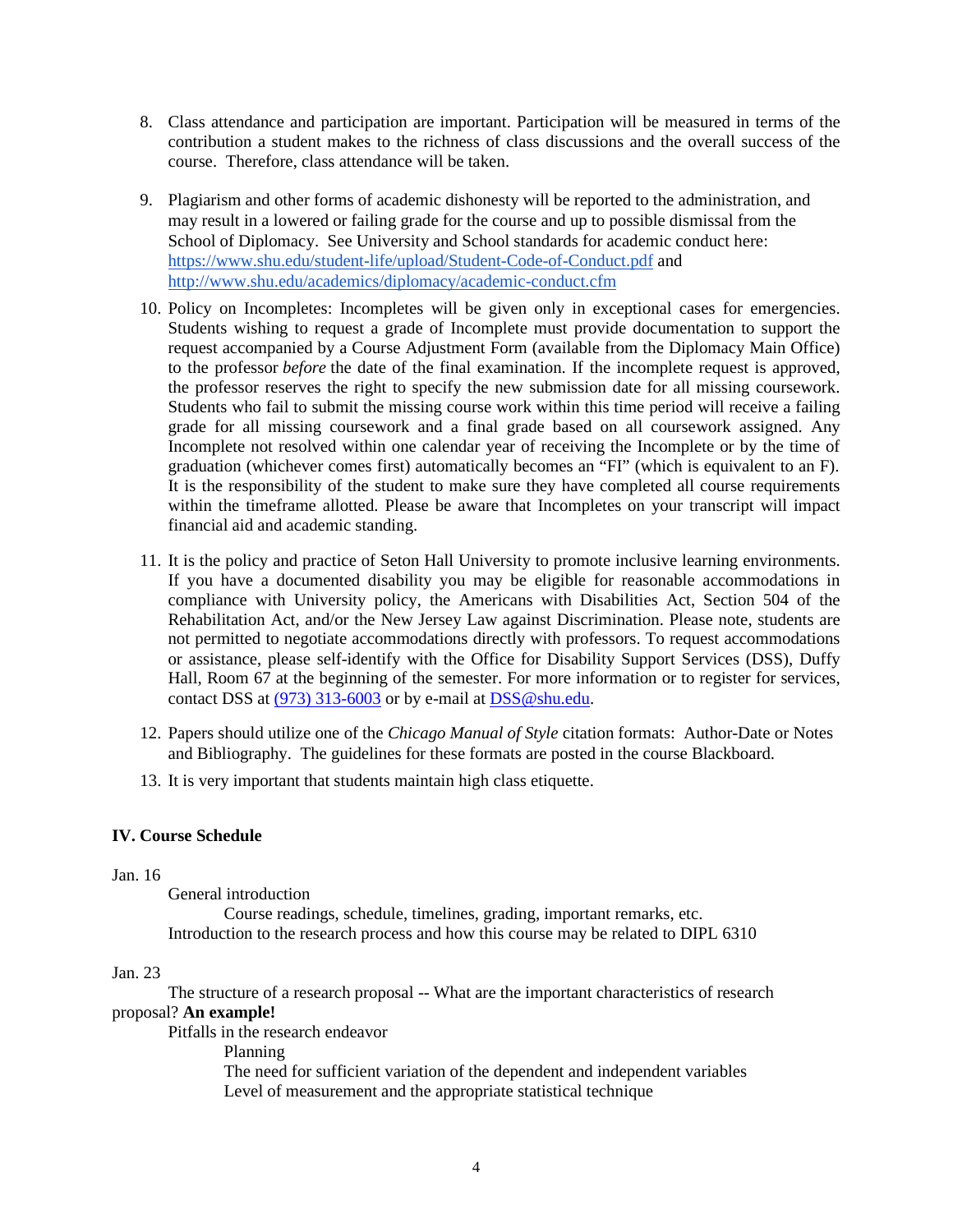Sources of relevant data – numeric or non-numeric

Writing the research paper

#### Readings:

Orosz, J. "Twelve Characteristics of a Good Proposal." Available at: http://www.wmich.edu/sites/default/files/attachments/u5/2014/twelvestepstoagoodproposal.pdf.

Frankfort-Nachmias and Nachmias, Appendix B.

Berg, Ch. 12.

#### Jan. 30

- Student presentation of the three readings assigned last week
- Types of approaches in social science research quantitative, qualitative, and mixed methods(?)
- Critical review of published research (the basic question one needs to ask is: does each article include the items listed on page 1 of this syllabus? If so, where? Be specific!!
- Articles for **Critical review assignment date!**

## Readings:

Vanhanen Salehyan/Gleditsch Lijphart

#### Feb. 6

Research proposal development

**No formal class** will be held. The instructor will be his office during 5:00-6:30pm (for the DIPL 6311 NA class) and 7:30-9:00pm (for the DIPL 6311 NB class) to help students with issues related to the proposal development.

**Critical review paper due-date.** Please drop hard copy (only) in my mailbox.

## Feb. 13

**Student presentation** of proposal (15 minutes max.) The schedule of presenters will follow the alphabetical order (by last name) of student list from SHU's Enrollment Services. The first half will present on this date (for DIPL 6311NA class).

#### Feb. 20

**Student presentation** of proposal (15 minutes max). The schedule of presenters will follow the alphabetical order (by last name) of student list from SHU's Enrollment Services. The second half will present on this date (for DIPL 6311 NA class).

#### Feb. 27; March 12, 19, 26: April, 2, 16, and 23

No formal classes will be held. The **completed proposal must be handed in hard copy latest by Feb. 27 (this will serve as the instructor's copy and will not be returned; however, students can take pictures of pages following review and discussion with the instructor on the completed and approved proposal).** The instructor will be in his office at 5:00-6:30pm (for the NA class) and 7:30-8:30 (for the NB class) on these dates to help students with issues related to individual projects. Please remember, each student is **required to schedule an appointment to update the instructor on the progress of the research at least two times during these dates**. Record of meetings will be kept. Please